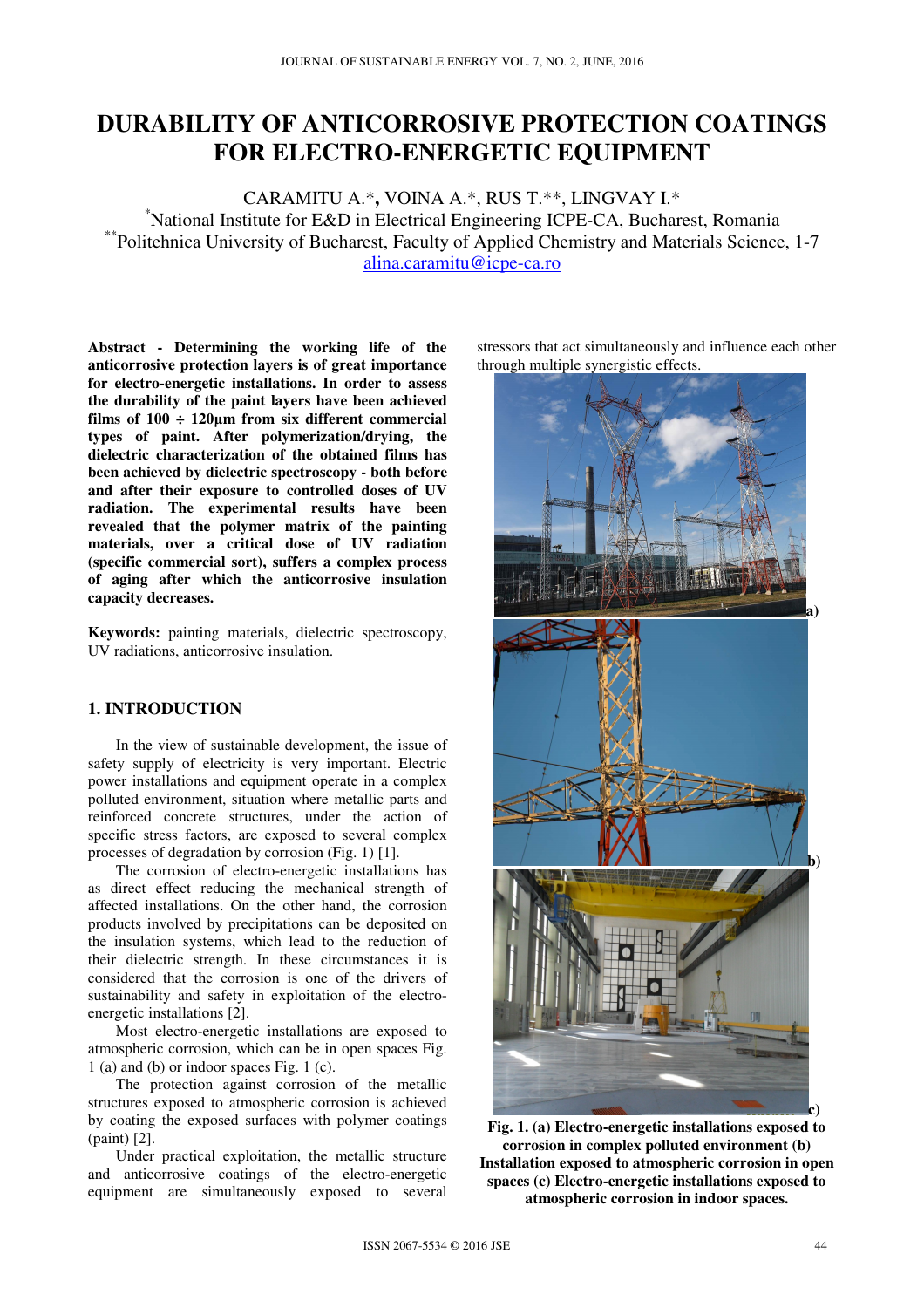The main stress factors which accelerate the degradation of polymeric coatings and hence the atmospheric corrosion of metallic structures in complex polluted environments are:

- *in indoor spaces*:
	- o relative air humidity, condensation water;
	- $\circ$  content of air aggressive gases:  $CO<sub>2</sub>$ ,  $SO<sub>2</sub>$ ,  $NO<sub>x</sub>$ ,  $H<sub>2</sub>S$  etc.;
	- o powders / dust (which deposit on wet surfaces and form favorable conditions for development of microorganisms - degradation / microbiological corrosion [3-5]);
	- o electrical stress (electric field generated by the parts that are under voltage, which degrades the paint layers by electrochemical arborescence [6]);
	- o mechanical stresses, especially the vibrations which affects the integrity and adhesion of paint layers;
- *in open spaces:* 
	- o diurnal temperature variations (structural degradation of polymers in paints and mechanical stresses between the metal and coating);
	- o precipitations especially acid rains;
	- o frequent freeze / thaw (the humidity, which penetrates the pores of the coatings by freeze, increases its volume - internal mechanical stresses, polymer degradation);
	- o solar radiation, particularly UV and IR components - structural degradation of the protection polymer [7-10];
	- $\circ$  content of the aggressive gases (CO<sub>2</sub>, SO<sub>2</sub>,  $NO<sub>x</sub>$ ,  $H<sub>2</sub>S$  etc.) and air powders – with humidity creates local corrosion cells;
	- o mechanical stresses mechanical deformations (caused by wind) of the metallic painted structures stress the coatings (pores creating, film cracking, etc.);
	- o electrical stress (electric field generated by the parts that are under voltage, which degrades the paint layers by electrochemical treeing.

The qualities of a polymeric film for sustainable anticorrosive protection are:

- $\triangleright$  good adhesion on the metallic support;
- continuous and homogeneous without pores and / or cracks;
- $\triangleright$  high electrical resistivity (blocking of the local corrosion cells);
- $\triangleright$  impervious to humidity;
- $\triangleright$  resistant to pollutant gases and atmospheric hazards;
- $\triangleright$  resistant to solar radiations especially UV and IR;
- $\triangleright$  resistant to microbiological degradation, especially to action of filamentous fungi;
- $\triangleright$  high thermochemical stability low thermaloxidability;
- $\triangleright$  flexibility the ability to retrieve the mechanical deformations of the metallic support.

Under the concerted and synergetic action of the

stress factors, the polymeric support of the paint layers suffers a complex aging process after which the anticorrosive protective qualities diminish substantially.

The operational safety of metallic structures with aged paint layers, can be ensured through proper repainting of them with all economic, social and environmental implications.

As a result of technological developments, on the market, there is a wide range of paints developed for different applications, in which case, selecting the optimum material in terms of technical and economical, both for the protection of new targets and for maintenance (repainting) is required to be made after some tests of accelerated aging by which to assess more accurately, the normal period of exploitation under practical operating data.

Given these considerations, *the aim of the paper* is to assess the exploitation life time of several commercial types of paints exposed to UV radiations.

## **2. EXPERIMENTALS**

In order to assess the exploitation life time of the paint layers,  $100 \div 120$ um films have been made from six different commercial types of paint, namely:

- Sigmaprime 200 [11],
- Sigmacover  $456$  [12],
- Intergard 410 [13],
- Hardtop [14],
- Interthane 990 [15] and
- Sigmadur 550H [16].

After 10 days of polymerization / drying, the dielectric characterization of the obtained films has been achieved by dielectric spectroscopy at ambient temperature of  $23 \pm 3^0C$  (SOLARTRON ANALYTICAL 1296 Dielectric interface / AMTEK), before and after their exposure to UV radiations under controlled conditions:  $60W/m^2$  at  $50 \pm 2^0C$  and relative humidity RH 50 ± 5% (equipment: XENOTEST 440, ATLAS - Material Testing Solutions).

#### **3. EXPERIMENTAL RESULTS AND THEIR INTERPRETATION**

Evolutions of dielectric losses - tg  $\delta$  on the Sigmaprime 200 paint before and after exposure to various UV doses are shown in Fig. 2, of which are revealed that within first 68 hours of exposure to 60 W/m<sup>2</sup> UV,  $tg \delta$  in the investigated material does not change significantly, and at 92 hours of exposure to frequencies higher than 40Hz, *tg* δ increases significantly, which may be due to the polymer degradation.

Table 1 shows the comparative evolutions of dielectric losses - *tg* δ at a frequency of 50Hz for all types of investigated paints.

The analysis of the data from Table 1 has been revealed that at the beginning of UV exposure, *tg* δ decreases, which can be explained by stabilization of the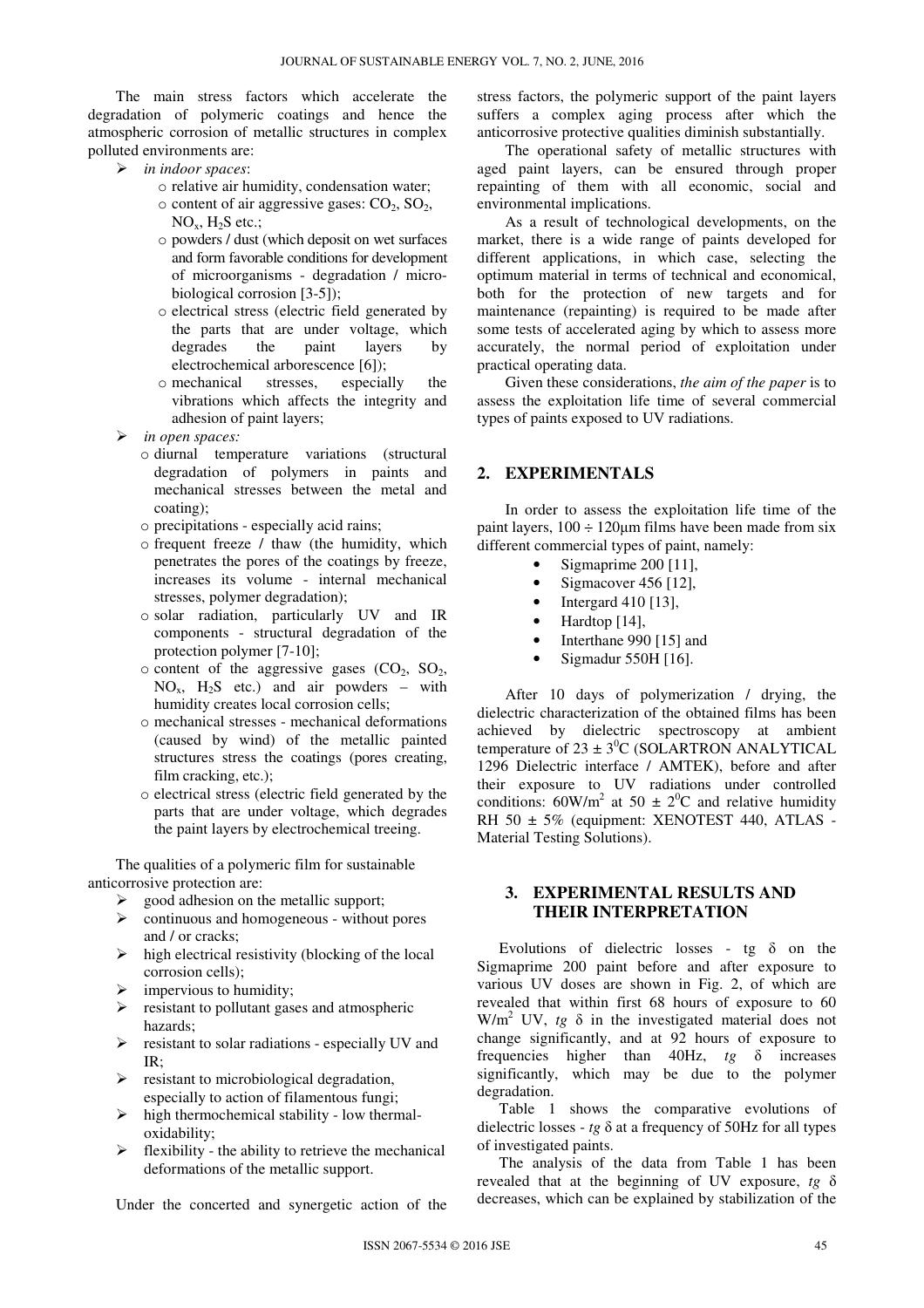structure, completion of polymerization and reticulation processes, after which *tg* δ increases, which is due to oxidative and degradation processes by polymer chains cracking because of the higher UV doses. The UV dose at which the polymer degradation processes are initiated, is determined by the type of investigated material, also.



**Fig. 2. Evolution of dielectric losses -** *tg* **δ on Sigmaprime 200 samples** 

**Table 1. Dielectric losses -** *tg* **δ –at 50Hz of the investigated samples** 

| $\sim$<br><b>Sample</b> | Dielectric losses - tg $\delta$<br>at UV $(60W/m2)$ exposure time<br>[hours] |                            |        |                                    |        |  |
|-------------------------|------------------------------------------------------------------------------|----------------------------|--------|------------------------------------|--------|--|
|                         | 0                                                                            | 20                         | 44     | 68                                 | 92     |  |
| Sigmaprime 200          | 0.0124                                                                       | 0.0117                     | 0.0112 |                                    | 0.0150 |  |
| Sigmacover 456          | 0.210                                                                        | 0.112                      | 0.354  | 0.323                              | 0.314  |  |
| Sigmadur 550H           |                                                                              | 0.0784 0.0563 0.0272 0.363 |        |                                    | 0.0412 |  |
| Intergard 410           |                                                                              |                            |        | 0.0124 0.0123 0.0498 0.0766 0.1011 |        |  |
| Hardtop                 |                                                                              |                            |        | 0.0292 0.0175 0.0317 0.0474 0.0783 |        |  |
| Interthane 990          |                                                                              |                            |        | 0.0546 0.0504 0.0586 0.0765 0.0976 |        |  |

Based on the data from Table 1, respectively of times after which, to a 60  $W/m^2$  UV irradiation, the processes of polymer degradation are initiated, can be established a hierarchy of resistance to the UV action of the materials studied thus: Sigmacover 456 > Sigmaprime 200 > Sigmadur 550H > Hardtop > Interthane 990 > Intergard 410.

The capacity of anticorrosive insulation of the paint films, respectively of inactivation of local corrosion cells, is given by the electrical conductivity of the film. Table 2 presents the values resulted from the dielectric spectroscopy measurements of electrical conductivities for the investigated materials.

**Table 2. Specific conductivity –**  $\sigma$  **- at 50Hz of the investigated samples** 

| <b>Sample</b>  | Conductivity – $\sigma$ $[10^{-10} S \cdot m^{-1}]$ at<br>UV $(60W/m2)$ exposure time [hours] |      |      |      |      |  |
|----------------|-----------------------------------------------------------------------------------------------|------|------|------|------|--|
|                |                                                                                               | 20   | 44   | 68   | 92   |  |
| Sigmaprime 200 | 6.21                                                                                          | 4.34 | 3.46 | 3.34 | 3.56 |  |
| Sigmacover 456 | 33.9                                                                                          | 16.0 | 14.0 | 13.0 | 12.5 |  |
| Sigmadur 550H  | 11.5                                                                                          | 6.66 | 5.14 | 4.23 | 4.12 |  |
| Intergard 410  | 6.99                                                                                          | 5.97 | 6.65 | 7.89 | 9.92 |  |
| Hardtop        | 7.12                                                                                          | 5.45 | 4.60 | 4.94 | 9.98 |  |
| Interthane 990 | 54.2                                                                                          | 48.1 | 47.2 | 46.3 | 58.8 |  |

The analysis of the data from Table 2 has been revealed that, during exposure to UV radiations, the conductivity of the investigated samples passes through a minimum, and then, following the structural changes from the polymer, the electrical conductivity of the coating increases which leads to the decreasing of anticorrosive protection capacity. Based on the presented values, two rankings can be established, namely:

- *resistance to UV radiations,* depending on the radiation dose after that is initiated the degradation process: Sigmadur 550H > Sigmacover 456 > Sigmaprime 200 > Interthane 990 > Hardtop > Intergard 410;
- *capacity of anticorrosive protection,* depending on the minimum conductivity value: Sigmaprime 200 > Sigmadur 550H > Hardtop > Intergard 410 > Sigmacover 456 > Sigmacover 456.

Based on the experimental results, cannot be established a direct correlation between the anticorrosive insulation capacity and resistance to UV radiations of the investigated materials. Therefore, for the Intergard 410 material, although it has a low conductivity (5.97·10–  $10$ S/m - high anticorrosive insulation capacity), its resistance to UV radiations is limited - after an exposure of only 20 hours  $(60W/m<sup>2</sup>)$  the degradation process begins.

Given these considerations, it is found that for metallic structures exposed to atmospheric disturbances and solar radiations, the optimal coatings can be achieved by applying a priming coat with high anticorrosive insulation capacity, over which a finishing layer with high resistance to UV radiations.

In these circumstances, for the investigated materials, *an optimum protection* can be obtained with a priming coat of Sigmaprime 200 (minimum conductivity), then a final layer of Sigmadur 550H (with minimum conductive, at more than 92 hours of 60W/ $m<sup>2</sup>$ UV exposure) is added.

#### **4. CONCLUSIONS**

By dielectric spectroscopy measurements have been investigated films made from different types of paints exposed to various doses of UV radiation. After processing the experimental results, it has been found that the polymer of the painting materials, over a critical dose of UV radiation (specific for the commercial type), suffers a complex process of aging after which the anticorrosive insulation capacity decreases. A direct correlation between the value of the critical dose and capacity of anticorrosive insulation (given by the volume conductivity of the material) not been found.

By measurements of dielectric spectroscopy on films made by various types of commercial paints and exposed to various doses of UV can be established the optimal variants of coatings, respectively the selecting of materials for a maximum anticorrosive protection capacity and exploitation life time (proportional to critical dose of UV).